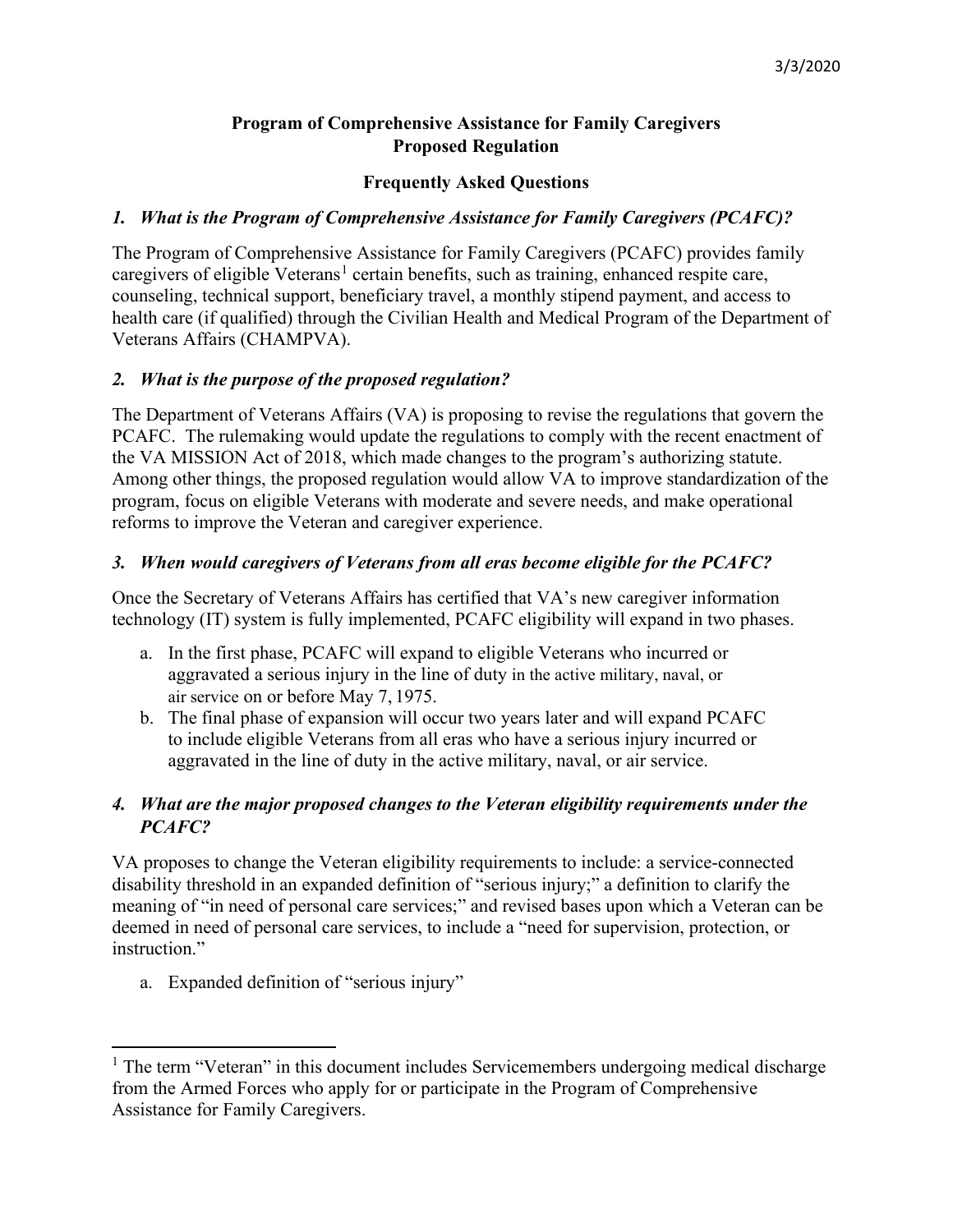- $\circ$  Serious injury would mean any service-connected disability that (1) is rated at 70% or more by VA, or (2) is combined with any other service-connected disability or disabilities, and a combined rating of 70% or more is assigned by VA. This would include any qualifying service-connected disability, regardless of whether it resulted from an injury, illness, or disease.
- o VA would no longer require a connection between the need for personal care services and the qualifying serious injury.
- b. New definition of "in need of personal care services"
	- o While currently not defined, under the proposed regulation, this would mean that the eligible Veteran requires in-person personal care services from another person, and without such personal care services, alternative in-person caregiving arrangements (including respite care or assistance of an alternative caregiver) would be required to support the eligible Veteran's safety.
- c. The bases up on which the Veteran can be deemed in need of personal care services. The Veteran would have to be in need of personal care services based on:
	- $\circ$  an inability to perform an activity of daily living (ADL), which would mean requiring personal care services each time one or more of the specified ADLs are completed (refer to response #5) and/or;
	- o a need for supervision, protection, or instruction, which would mean having a functional impairment that directly impacts the individual's ability to maintain his or her personal safety on a daily basis.

#### *5. How would VA define a Veteran's "inability to perform an activity of daily living (ADL)"?*

VA would define a Veteran's inability to perform an ADL, as the individual requiring personal care services each time he or she completes one or more of the following:

- a. dressing or undressing oneself;
- b. bathing;
- c. grooming oneself in order to keep oneself clean and presentable;
- d. adjusting any special prosthetic or orthopedic appliance, that by reason of the particular disability, cannot be done without assistance (this does not include the adjustment of appliances that nondisabled persons would be unable to adjust without aid, such as supports, belts, lacing at the back, etc.);
- e. toileting or attending to toileting;
- f. feeding oneself due to loss of coordination of upper extremities, extreme weakness, inability to swallow, or the need for a non-oral means of nutrition; or
- g. mobility (walking, going up stairs, transferring from bed to chair, etc.).

# *6. What requirements would VA use to determine if a Veteran is unable to self-sustain in the community?*

VA would consider "unable to self-sustain in the community" to mean that an eligible Veteran: (1) requires personal care services each time he or she completes three or more of the seven activities of daily living (ADL) listed in the definition of an inability to perform an activity of daily living, and is fully dependent on a caregiver to complete such ADLs; or